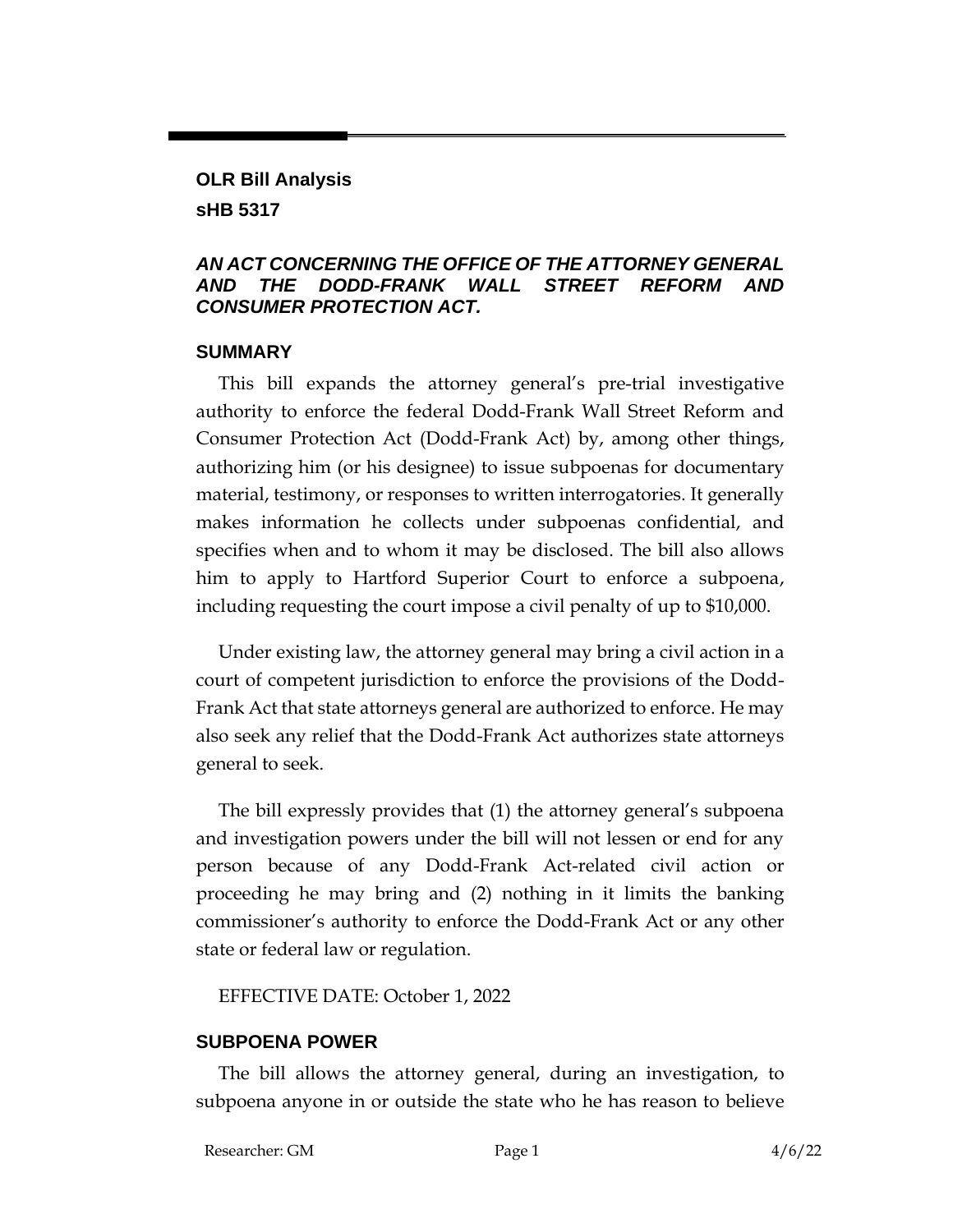has violated the provisions of the Dodd-Frank Act that he is authorized to enforce under existing law.

Before starting an action or proceeding against a person, the attorney general may specifically demand, in writing and by subpoena, for him or her to:

- 1. submit documentary material (including written, recorded, or electronic information);
- 2. appear before the attorney general and testify in or outside the state; or
- 3. respond to written interrogatories on relevant matters within the scope of an alleged violation.

The bill requires that subpoenas for documentary material state:

- 1. the nature of the alleged violation;
- 2. the types of documentary material to be reproduced, specific enough to allow the material to be accurately identified; and
- 3. a date that allows a reasonable time to respond.

Similarly, the bill requires that all written interrogatories provide a return date that allows a reasonable time to respond.

Additionally, all testimony taken in accordance with a Dodd-Frank Act-related action or proceeding and all written interrogatory responses provided must be under oath and not be publicly disclosed. Also, a written transcript must be made of the testimony, with a copy furnished to the person testifying. Subpoenas issued under the bill cannot require anything that would be privileged or precluded from disclosure if demanded in a grand jury investigation.

Subpoenas, notices of deposition, and written interrogatories may be served:

1. on the person or at his or her usual residence;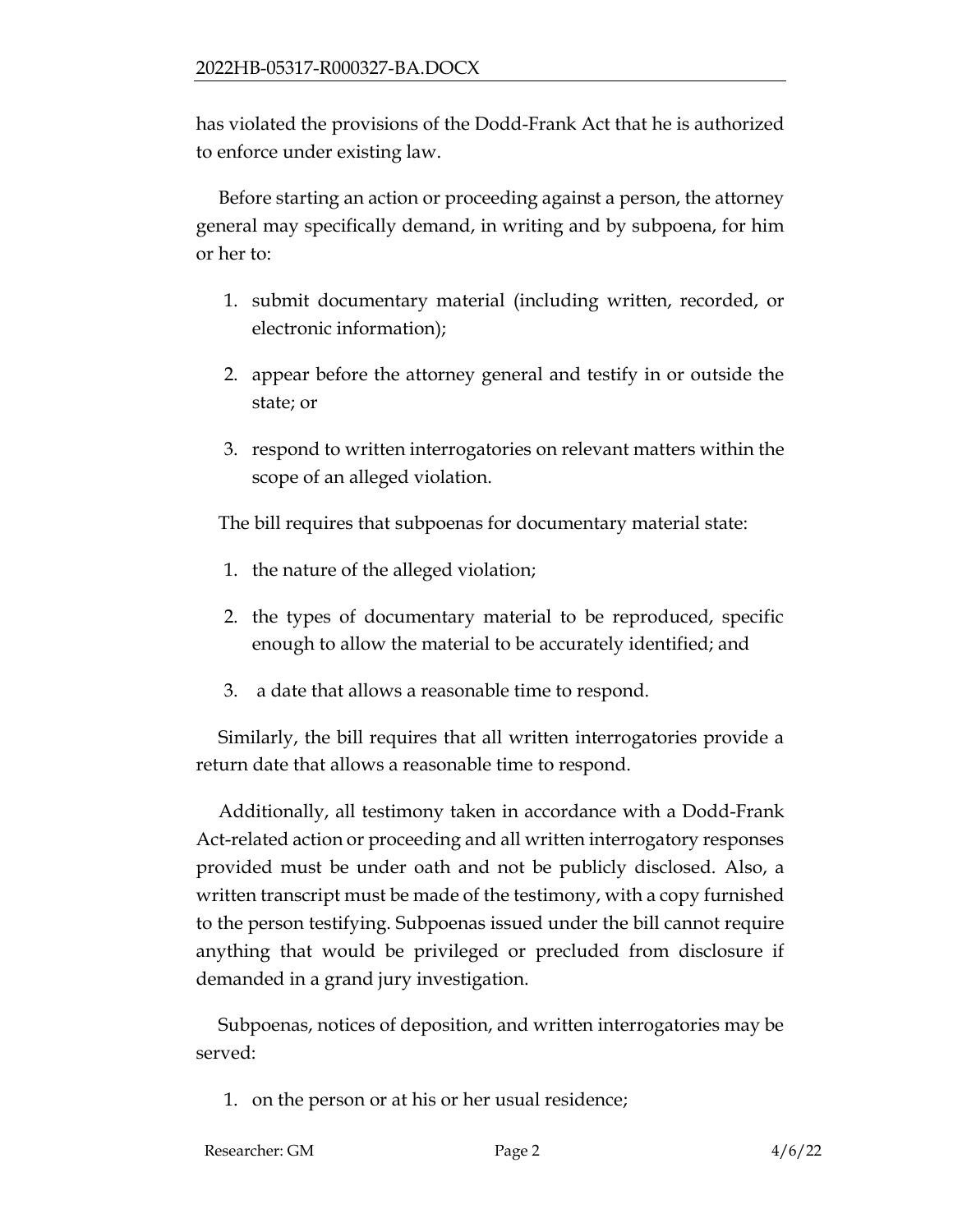- 2. through a registered agent; or
- 3. by registered or certified mail, return receipt requested, with a copy addressed to the person to be served at his or her (a) principal place of business in Connecticut, (b) principal office, or (c) residence.

The bill requires that the following information be held in the attorney general's custody and not be disclosed to the public or subject to inspection or disclosure under the state's Freedom of Information Act:

- 1. the identity of individuals who submit documentary information or testimony to the attorney general and what they submit, whether they do so in response to a subpoena issued under the bill or voluntarily, and
- 2. and all information the attorney general obtains, collects, or prepares in connection with a Dodd-Frank Act investigation.

Under the bill, documentary material that is given must be returned, or erased if it's electronic, when the investigation ends or on the final determination of an action or proceeding. The bill allows a person who is served a subpoena to disclose its existence and any information he or she provides in response to it, unless prohibited by court order.

### *Use and Disclosure of Confidential Information*

The bill allows the attorney general to disclose confidential material (i.e., original or copies of documentary material, interrogatory responses, or written transcripts of oral testimony or other information produced under a subpoena) to a person orally testifying in a Dodd-Frank Act investigation when he reasonably:

- 1. determines its use is necessary to bring out evidence of a suspected Dodd-Frank Act violation that he is authorized by law to enforce, and
- 2. believes the person testifying (a) is an author or recipient of the